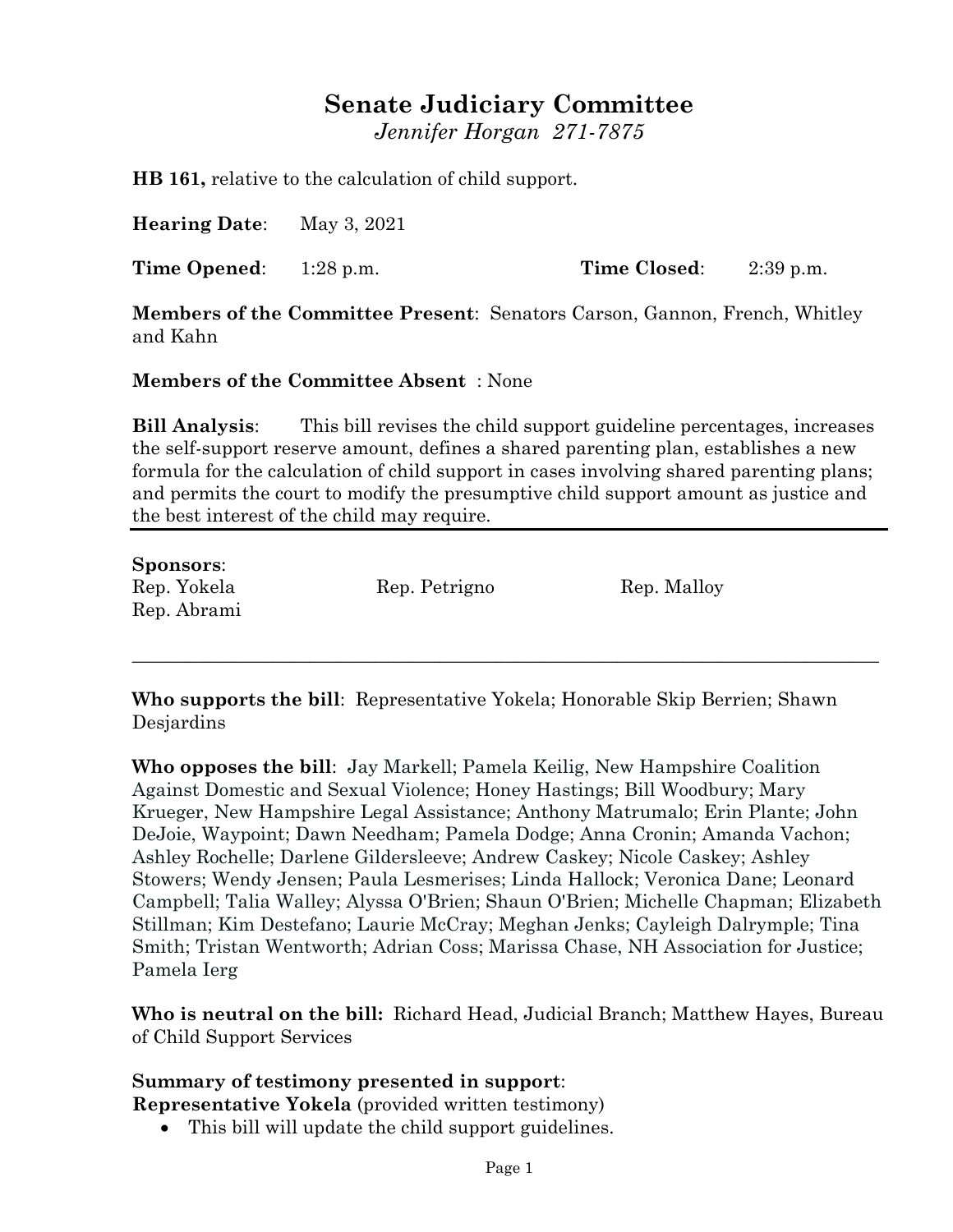- Every four years, a study is done of the child support guidelines, as required by RSA, to make sure they are working as intended and not out of range of reasonableness.
- The last study was done in 2018, and this bill implements some of the recommendations.
- These recommendations include:
	- o Raising the self-support reserve from 115% to 120% of the federal poverty line, so people are put less into poverty.
	- o Updating the percentages based on the combined net income of the parents.
	- o And, to include 'shared parenting' as a part of that calculation.
- Currently, deviations from the guidelines can happen when there is shared parenting.
- This bogs down the courts and is confusing because parents do not know what the decision is going to be because it deviates from the statute.
- The study recommended using a threshold of where a child overnights with each parent 30% or more of the time.
- The shared parenting guideline multiples by 1.5% the amount of supporting of the child as calculated normally.
- This credits for the amount of time a child is spending with a parent.
- Senator Whitley asked if this new formula adequately takes into account what is in the best interest of the child.
	- o Yes. The House added some language that said nothing in this paragraph shall preclude the court from modification of the order based on the best interest of the child. This is going to help people to not go in poverty and will help a child to get the benefits of both parents when they are capable.
- Senator Kahn asked if he has looked at SB16, as it covered much of the same area.
	- o Serves on House Children and Family Law, which just heard SB16. SB16 is relative to alimony and this bill addresses child support. Child support is way more complicated. A flat percentage of 23% would not be appropriate here. This bill has a sliding scale based on the number of kids, how much money the parents make, and percentage of money that would be spent towards raising the child. If there are four kids the percentage would be different than for one kid. If a parent had more income that would also be impacted. The formulas in this bill were recommended by the study. The study cost \$500,000. The study will be done again in 2022 and we have not done anything with the 2018 recommendations. The formula has not been dramatically changed since 2013 and it is long overdue for an adjustment.

#### **Shawn Desjardins**

 Shared his personal experience with going through a divorce and his experience with child support and the challenges he faces.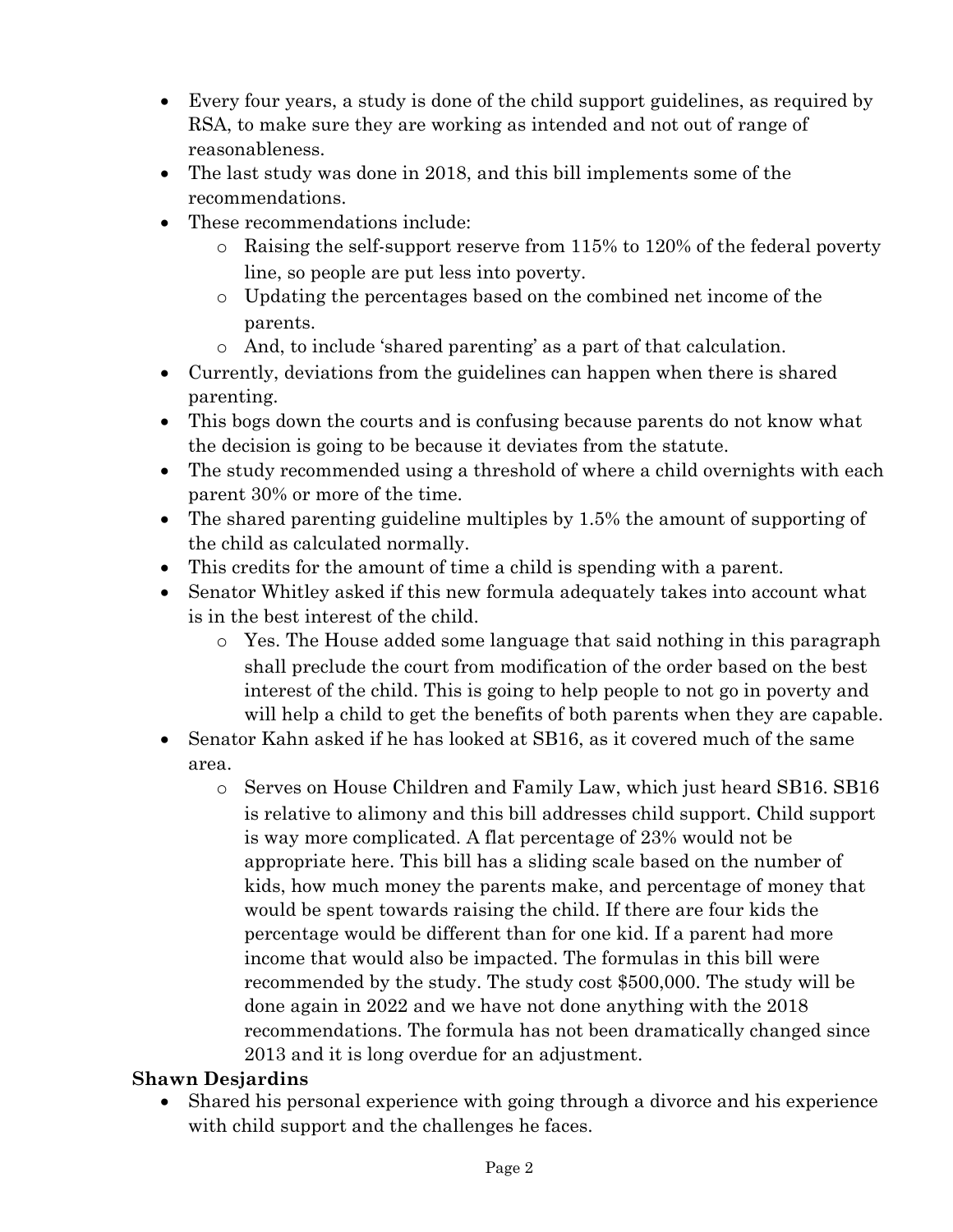- Women should have the responsibility of making money, as they are equal to men.
- Pays \$1100 a month in child support and does not see how it is doing his children any better by giving it to their mother.
- Works 42 hours a week and it is extremely hard to supplement his income.
- When supplementing his income, his ex-wife ends up gets more money anyway.
- Senator French asked if he has plugged in his numbers into the proposed formula.
	- o Believes it would relieve his payments by about \$300 a month. Was able to figure it out because he does a lot of medical math.
- There should be a way for a parent to supplement their lost income without having to give it in child support.
- Is going to be forced out of his apartment and lose his vehicle under the current system.

There needs to be a way for people to be able to move forward in life.

### **Representative Berrien**

- There is a real need for this bill.
- Supports the suggestions from Ms. Hastings to develop a commission to work on this.
- Has heard from a number of people that are facing financial difficulty based upon their child support requirements.
- There have been a lot of changes in the way divorce cases are being handled.
- There are two cases out of the Supreme Court that question the concept of equal parenting. Will provide those cases to the Committee.
- Modifications are challenging when using the concept of shared parenting.
- This is a concept that needs to be put into statute.

## **Summary of testimony presented in opposition**:

**Honey Hastings** (provided written testimony)

- This will makes substantial changes in how child support would be applied in at least 37% of divorce/parenting cases.
- The UNH study said, even then, there were deviations from the guidelines in 37% of cases.
- This bill has major substantive and technical problems.
- This adds a new definition to our parenting law for 'shared parenting', and adding that is problematic.
- Reached out to lawyers in the field and 90% of them opposed this, particularly the 30% overnights provision.
- This is going to incentivize people to look for more time with the child, even if they have not had the care of the child.
- Concerned that the definition doesn't consider the child's best interest as a result of parents fighting for and getting additional time.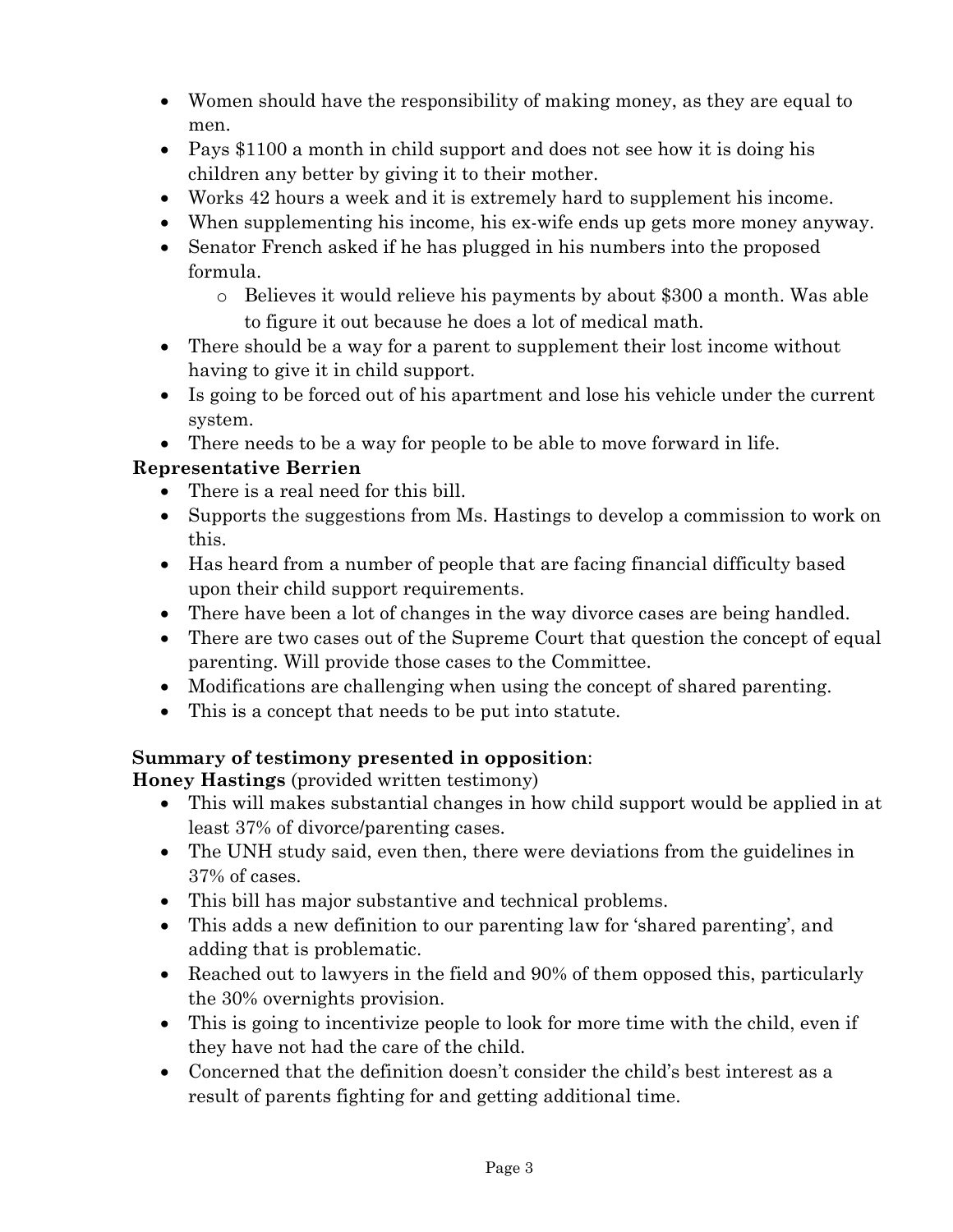- Under current law, cases with equal or approximately equal schedules may seek a guidelines adjustment through a three-part test.
- That test includes two provisions that are repealed by this bill.
- An overnight could be considered picking up the child after supper and dropping them at school in the morning, which does not involve a lot of the expense.
- The state has worked since 2004 to not connect parenting with time.
- All the parenting plans say now is the schedule.
- To add these time connected titles for people to fight over is a backwards step.
- Very concerned that when there is abuse or coercion there will be a push for a shared schedule to get reduced support.
- There is an addendum for the report stating that they made mistakes in the arithmetic.
- Does not see how self-represented parties will be able to use the formula.
- There is a lack of comprehensible supporting examples in the report.
- Is not sure if the formula will produce fair results, or if it is even correct.
- This bill doesn't make it clear who is paying for what such as, childcare, uninsured expenses, health insurance, etc.
- This bill needs a fiscal note, as the reduction in child support may result in an increase of parents seeking of aid.
- The informal group opposing this would be willing to work on this over the summer.

**Mary Krueger** (NH Legal Assistance)

- Echoes the testimony of Ms. Hastings and agrees with the concerns raised by Mr. Head and Mr. Hayes.
- There may need to be a change, but this change as written would not accomplish the broad policy goals of meeting a child's best interest.
- The report recommended that any legislation allows for exceptions 'when parenting time is addressed to ensure that appropriate safeguards are included in cases with intimate partner violence to guarantee safety for children and the abused parent.'
- Sometimes the children can be swept into the situation when there is coercive control and domestic abuse.
- The shared parenting could be utilized by an abuser to disadvantage the victim and the children.
- Reforms to the parental rights and responsibilities laws worked to get rid of terminology to embody that the children are at the center of these cases.
- It is huge jump to go down to 22% of the net income from the current formula that has a more of a stepped percentage starting at 25.6% for \$15,000 net income or less for one child. 22% for \$60,000 for one child.
- Is not sure how these new guidelines would be implemented.
- Vermont handles uncontested cases in parental rights and responsibilities in a separate hearing first, and then has another hearing to determine support.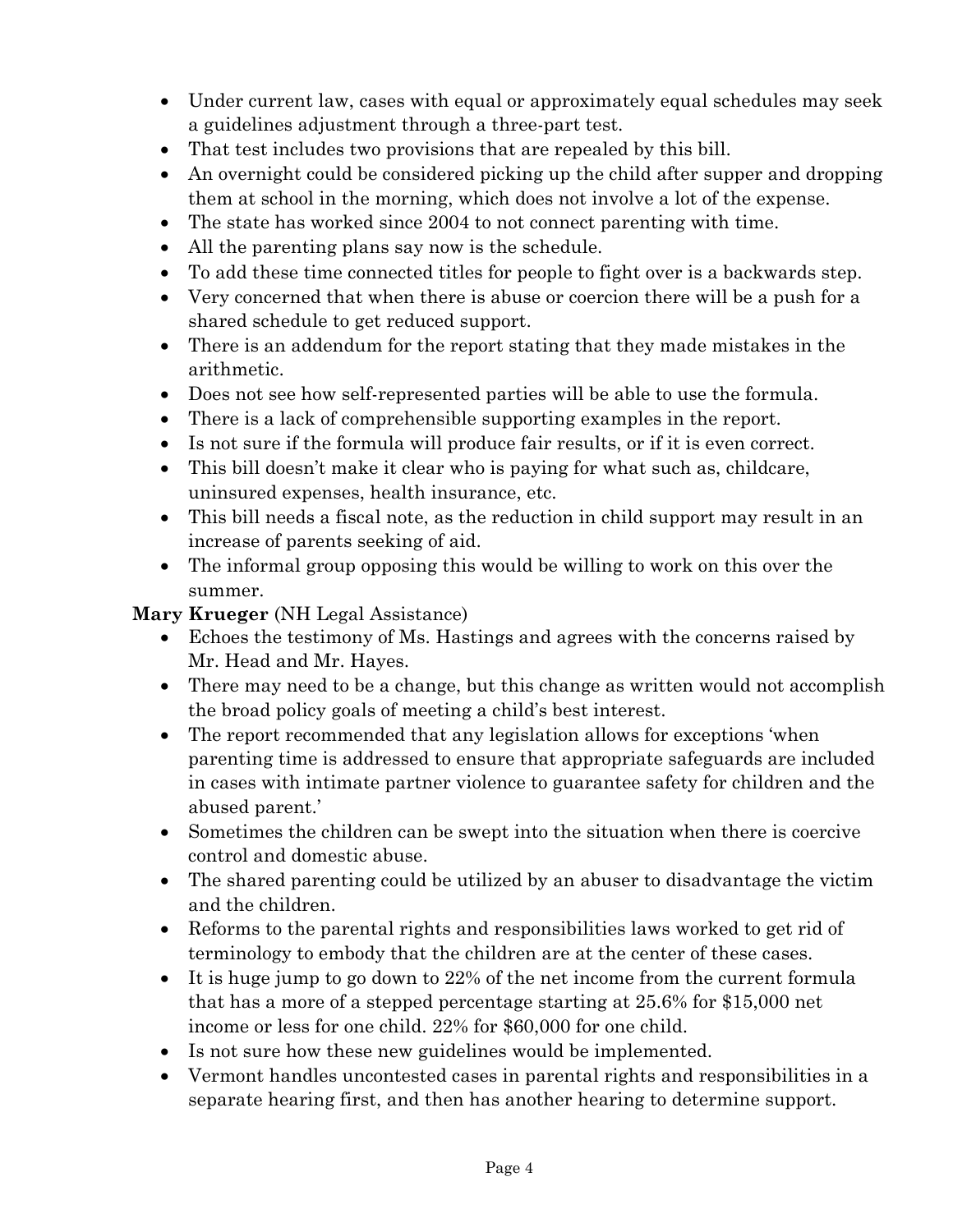- It is in the children's best interest to tease apart what the children's needs and meaningful contact are versus what the support will be.
- Tried running through the calculations and it is not totally clear as to what to do when there is equal parenting time.
- The parties can currently agree to make any variation to the guideline amount with the allowance of the court. Believes this bill removes a couple of the factors considered by the court in that allowance.

#### **Pamela Keilig** (NHCADSV)

- This bill shifts the focus from the best interests of the child to a financial incentive.
- Current guidelines do not consider how much time a child spends with each parent, instead it is purely income based calculated from the financial factors at play for each party.
- There should be no incentive for someone to ask for or try to get more time with the child for financial gain.
- This change would be particularly harmful to individuals in abusive relationships.
- One way that abusers are able to leverage power and control is to use economic abuse.
- Nearly all victims of domestic violence experience financial abuse in their relationships.
- This bill would grant abusers another tool to limit victim's abilities to be financially independent.
- Abusers typically use their children as a way to maintain power and control in their relationship.

#### **Jay Markell**

- The bill is overly complicated and doesn't deal with some key issues.
- There is an alternate way to deal with the disparities in income within the current statute.
- This bill does not reference the parenting rights statute that requires a court to use the available resources for the best interest of the children.
- 60-70% of people in these cases are pro se and they may not be able to understand this, resulting in the courts being inundated with modifications for refunds.
- Suggests the Committee refer to *Child Support Guidelines and Applications, Vol II* by Laura Morgan for guidance on structuring child support legislation.

## **Bill Woodbury** (NH Association for Justice)

- Echoes the opposition of previous testifiers.
- In his experience it is much easier to talk about parenting and parenting time solely in the context of the best interest of the child and not inject the issue of monetary gain.

## **Anthony Matrumalo**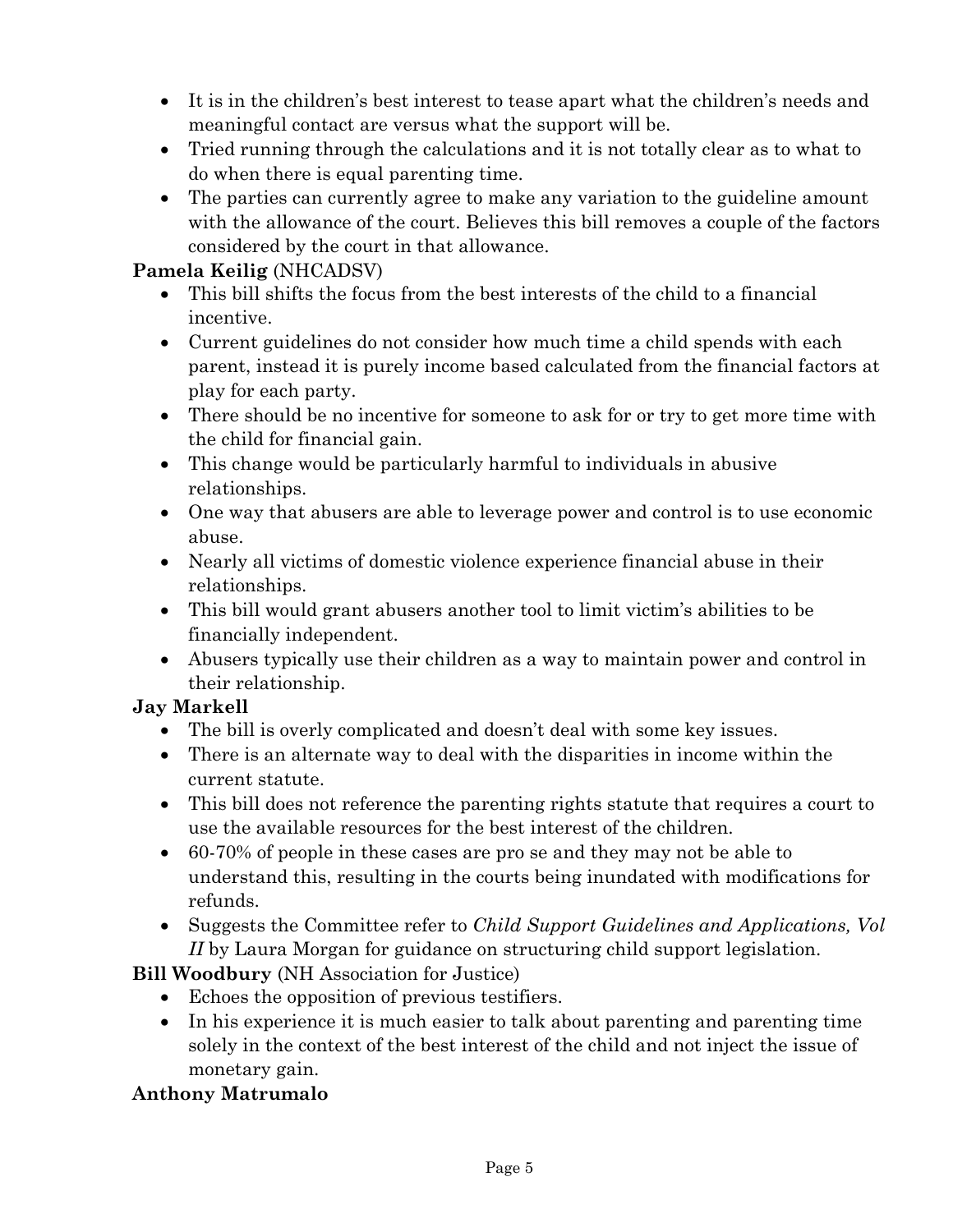- Understands why some people believe there needs to be a change in the law because there is a grey area.
- This grey area does not clearly define what deviations are appropriate and how much those deviations can be.
- Agrees with the testimony in opposition.
- Challenges that premise that the grey area that currently exists needs to remedied, as it creates a need for discussion and thoughtfulness when trying to develop a parenting schedule that is in the best interest of children.
- Does not believe there is a more difficult decision a person can make than to voluntarily give up time with their children because they believe it is in best interest of the children.
- Currently the law says that even equal parenting time shall not in itself justify deviation from the guidelines, which creates this very open dialogue that needs to take place between the parents.
- There is currently an ability to deviate from the guidelines.
- This bill will take away the incentive for parents to stay at the table and work together to determine what is appropriate in terms of time and what amount of support is appropriate.
- If there are problems in the system with the grey areas, believes that can be addressed through training in how to use the grey areas rather than to eliminate it.

### **John Annapolis**

- In looking at the  $$176,000$  combined income the percentages are  $13\%$ ,  $20\%$ ,  $24\%$ , and 26%, but for \$176,001 or more it is 12%, 18%, 21%, and 23%.
- This creates situations where someone is making more in income than another individual but is paying less in child support.
- If parties are earning combined income \$20,370 per month, the shared child support obligation under this would be \$1,907.
- If the parties are earning \$20,380 a month, the child support for one child is now \$1,750.
- There is a bias in the bill for families with one child.
- If parties make a combined income of \$15,000 annually, the current portion would be 25.6% of the net income. This legislation puts it at 22%.
- With \$25,000 annual income currently the percentage is 25%, while this bill puts it at 22%.
- There are scenarios that the study provided where the obligation was less than 0 and that is not addressed in the legislation. Currently, parties still have a \$50 obligation in those situations.

## **Neutral Information Presented:**

**Richard Head** (Judicial Branch)

Concerned because the bill has no applicability provision.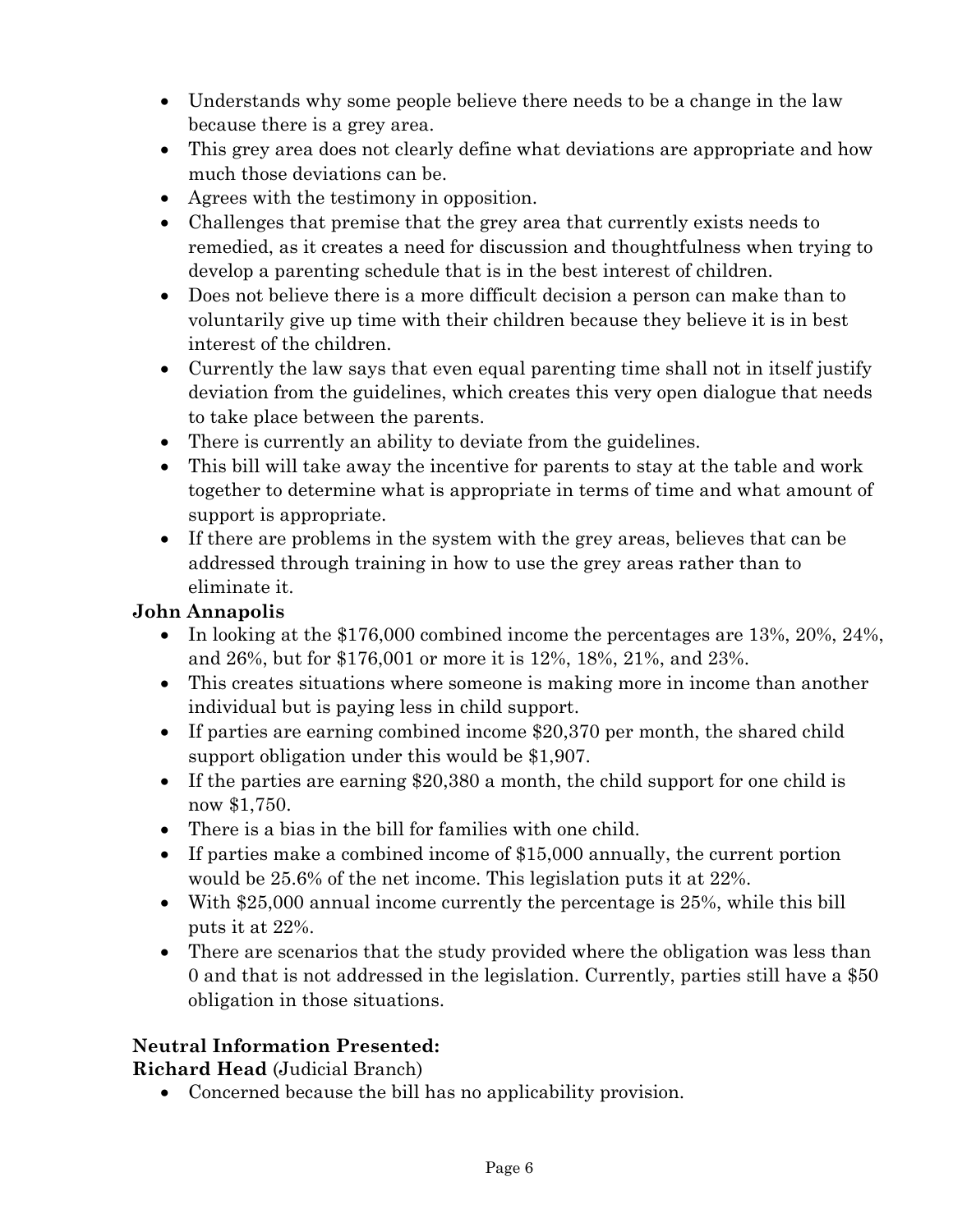- Chapter 248 (2012), which last changed this formula, had a specific applicability provision, which said that it shall apply to child support orders issued on or after the effective date of the legislation.
- This bill creates significant changes to the schedule, and therefore under this bill, every currently active child support order could be the subject of a petition for an amendment.
- This gives rise to huge potential problems in terms of the court's management of its docket.
- Requests, at minimum, an applicability provision similar to the one in Chapter 248 (2012).
- This would allow for older orders to remain in effect until the next scheduled review hearing.
- The bill also has a provision to repeal RSA458-C:5,  $I(h)(2)(B)$ , which is a consideration in adjustments as to whether the obligor parent has established equal or relatively equal residential responsibility that will result in a deduction of the fixed costs of child rearing incurred by the obligee parent.
- It is not clear what it means to strike this section.
- Under this bill co-parenting is at 30% or more level, and the fixed costs could be a consideration in that.
- By striking RSA458-C:5,  $I(h)(2)(B)$ , that something that could no longer be considered by the court in evaluating adjustments.
- This bill will result in significantly different orders than those under the current schedule.
- Takes no position on the policy of the bill.
- Senator French asked if there is anywhere in statute where it reads 'or any other amount agreeable to both parties.'
	- o Would defer that to a child support expert.
- Senator French asked how the judges will figure out this math.
	- o They will figure that out.
- Senator Kahn asked if this would result in a rush to have orders modified.
	- o Yes. Asking for a controlled review and modification of the statute as opposed to everyone filing a petition on the effective date.

**Matthew Hayes** (Bureau of Child Support Services-DHHS)

- Echoes the testimony of the Judicial Branch.
- Title 4-D requires all states follow rules and regulations when establishing and enforcing child support orders.
- Under Title 4-D the Bureau provides services to periodically review and possibly bring forward to the court, parties' child support orders when either party requests a review pursuant to RSA45-C:7.
- Orders are subject to review and modification either three years from it's effective date or upon a petitioning of the court based on an alleged substantial change in circumstances.